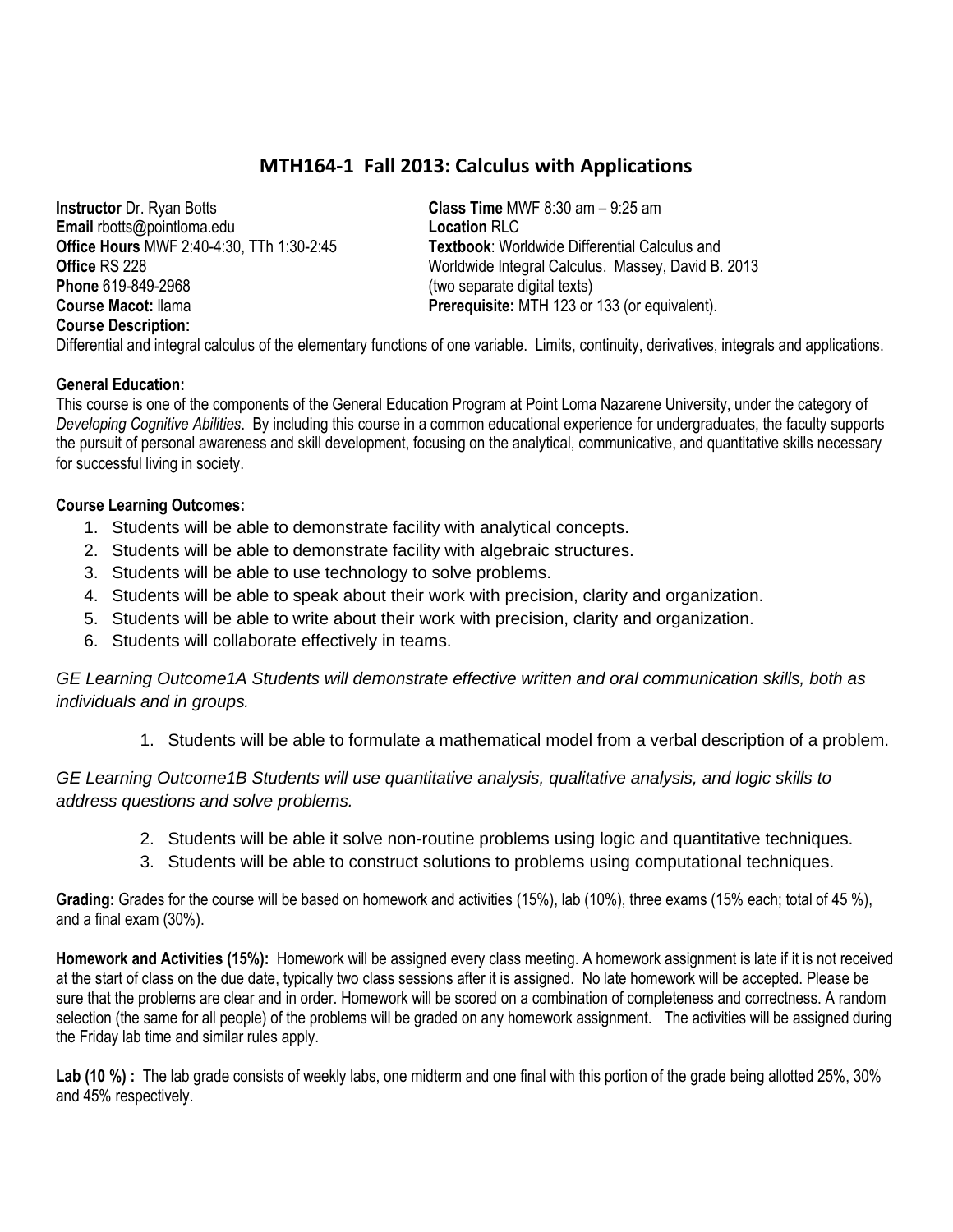**Tests and Final Exam (15% each and 30%):** Tests and the Final Exam will include problems and questions over material assigned in the text, readings and handouts, as well as material presented in class.

No examination shall be missed without prior consent by me or a well documented emergency beyond your control. A score of zero will be assigned for an examination that is missed without prior consent or a well documented emergency beyond your control. The examination schedule is included in the daily schedule. I do not intend to accept excuses such as poor communication with parents, benefactors, sport team sponsors and/or travel agents.

| Please note: | The Final Exam is COMPREHENSIVE.                 |  |  |  |  |
|--------------|--------------------------------------------------|--|--|--|--|
|              | December 16, (Monday) at 7:30 a.m. to 10:00 a.m. |  |  |  |  |

**Grading Scale**: Course grades will be assigned according to the following scale:

| <b>Grading Scale in percentages</b> |   |                                                            |  |  |  |  |  |
|-------------------------------------|---|------------------------------------------------------------|--|--|--|--|--|
|                                     | R | C                                                          |  |  |  |  |  |
|                                     |   | $(87.5, 90)$ $(77.5, 80)$ $(67.5, 70)$                     |  |  |  |  |  |
|                                     |   | $[92.5, 100]$ $[82.5, 87.5]$ $[72.5, 77.5]$ $[62.5, 67.5]$ |  |  |  |  |  |
|                                     |   | $[90, 92.5)$ $[80, 82.5)$ $[70, 72.5)$ $[60, 62.5)$        |  |  |  |  |  |

**General Advice:** The key to success in this class is to attend lectures regularly and do your homework. You learn mathematics by doing it yourself. You should expect to spend approximately two hours outside of class for every one hour in class working on homework and going over concepts. When doing homework, please note it is normal to not be able to do every problem correct on the first attempt. Do not be discouraged, instead seek help.

#### **Attendance:**

Attendance is expected at each class session. In the event of an absence you are responsible for the material covered in class and the assignments given that day.

Regular and punctual attendance at all classes in which a student is registered is considered essential to optimum academic achievement. Therefore, regular attendance and participation in each course are minimal requirements to be met. There are no allowed or excused absences except when absences are necessitated by certain university-sponsored activities and are approved in writing by the Provost. Whenever the number of accumulated absences in a class, for any cause, exceeds ten percent of the total number of class meetings, the faculty member has the option of filing a written report to the Vice Provost for Academic Administration which may result in de-enrollment, pending any resolution of the excessive absences between the faculty member and the student…If the date of de-enrollment is past the last date to withdraw from a class, the student will be assigned an F. There are no refunds for courses where a de-enrollment was processed." (see catalog for full text)

#### **Class Enrollment:**

It is the student's responsibility to maintain his/her class schedule. Should the need arise to drop this course (personal emergencies, poor performance, etc.), the student has the responsibility to follow through (provided the drop date meets the stated calendar deadline established by the university), not the instructor. Simply ceasing to attend this course or failing to follow through to arrange for a change of registration (drop/add) may easily result in a grade of F on the official transcript.

#### **Academic Accommodations:**

While all students are expected to meet the minimum academic standards for completion of this course as established by the instructor, students with disabilities may require academic accommodations. At Point Loma Nazarene University, students requesting academic accommodations must file documentation with the Disability Resource Center (DRC), located in the Bond Academic Center. Once the student files documentation, the Disability Resource Center will contact the student's instructors and provide written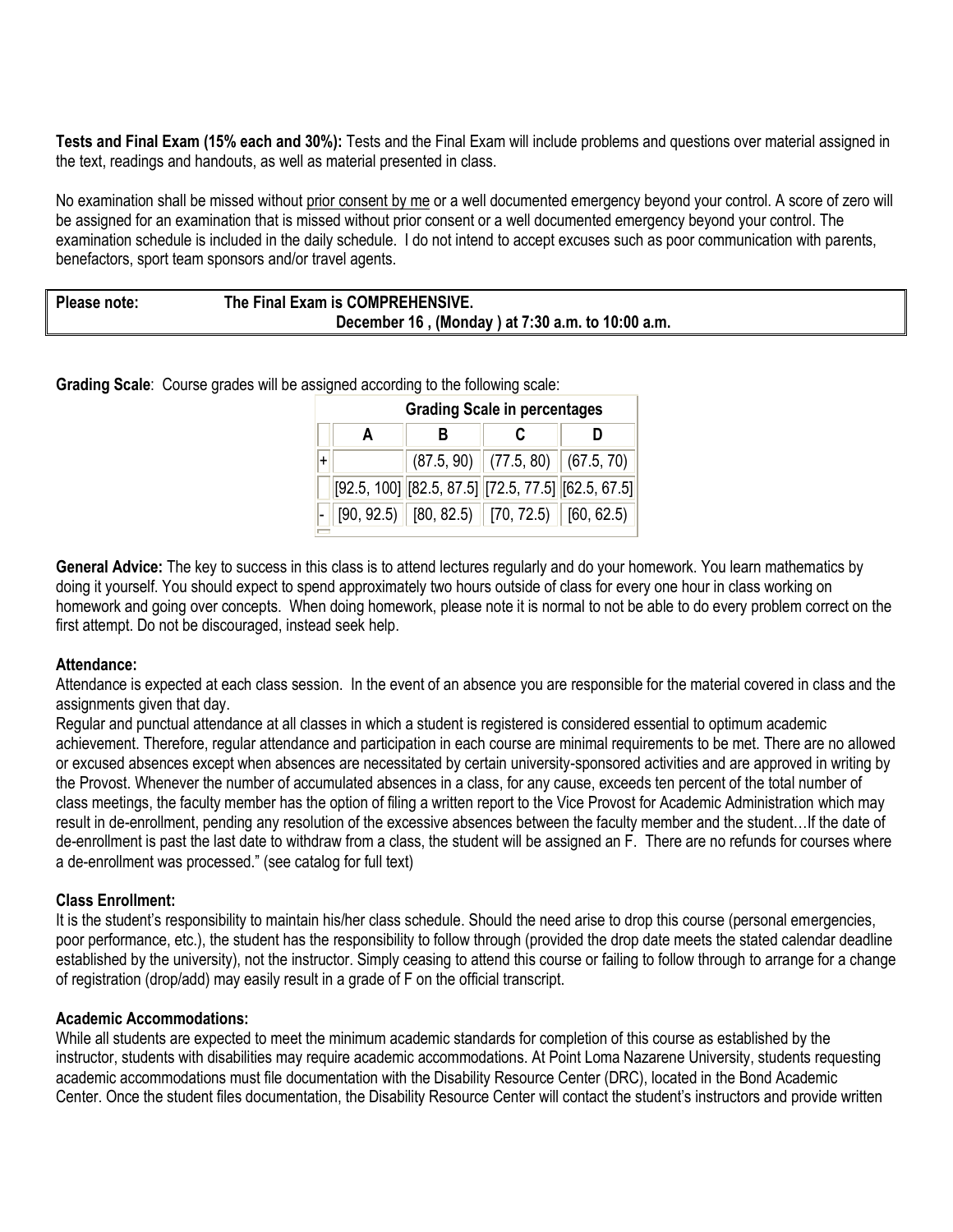recommendations for reasonable and appropriate accommodations to meet the individual needs of the student. This policy assists the university in its commitment to full compliance with Section 504 of the Rehabilitation Act of 1973, the Americans with Disabilities (ADA) Act of 1990, and ADA Amendments Act of 2008, all of which prohibit discrimination against students with disabilities and guarantees all qualified students equal access to and benefits of PLNU programs and activities.

Students with learning disabilities who may need accommodations should discuss options with the instructor during the first two weeks of class.

#### **Academic Honesty:**

The Point Loma Nazarene University community holds the highest standards of honesty and integrity in all aspects of university life. Academic honesty and integrity are strong values among faculty and students alike. Any violation of the university's commitment is a serious affront to the very nature of Point Loma's mission and purpose.

Academic dishonesty is the act of presenting information, ideas, and/or concepts as one's own when in reality they are the results of another person's creativity and effort. Such acts include plagiarism, copying of class assignments, and copying or other fraudulent behavior on examinations. For more details on PLNU's policy go to:

<http://www.pointloma.edu/experience/academics/catalogs/undergraduate-catalog/point-loma-education/academic-policies>

A student who is caught cheating on any item of work will receive a zero on that item and may receive an "F" for the semester. See the PLNU Catalog for a further explanation of the PLNU procedures for academic dishonesty.

### **Final Exam: Date and Time**

The final exam date and time is set by the university at the beginning of the semester and may not be changed by the instructor. Only in the case that a student is required to take three exams during the same day of finals week is an instructor authorized to change the exam date and time for that particular student.

**Cell Phones:** Turn off any cell phone while you are in class. Also, do not text or work on other classes while in class -to do so is disrespectful to me and your classmates. You may be asked to leave the class for such behavior, resulting in an absence.